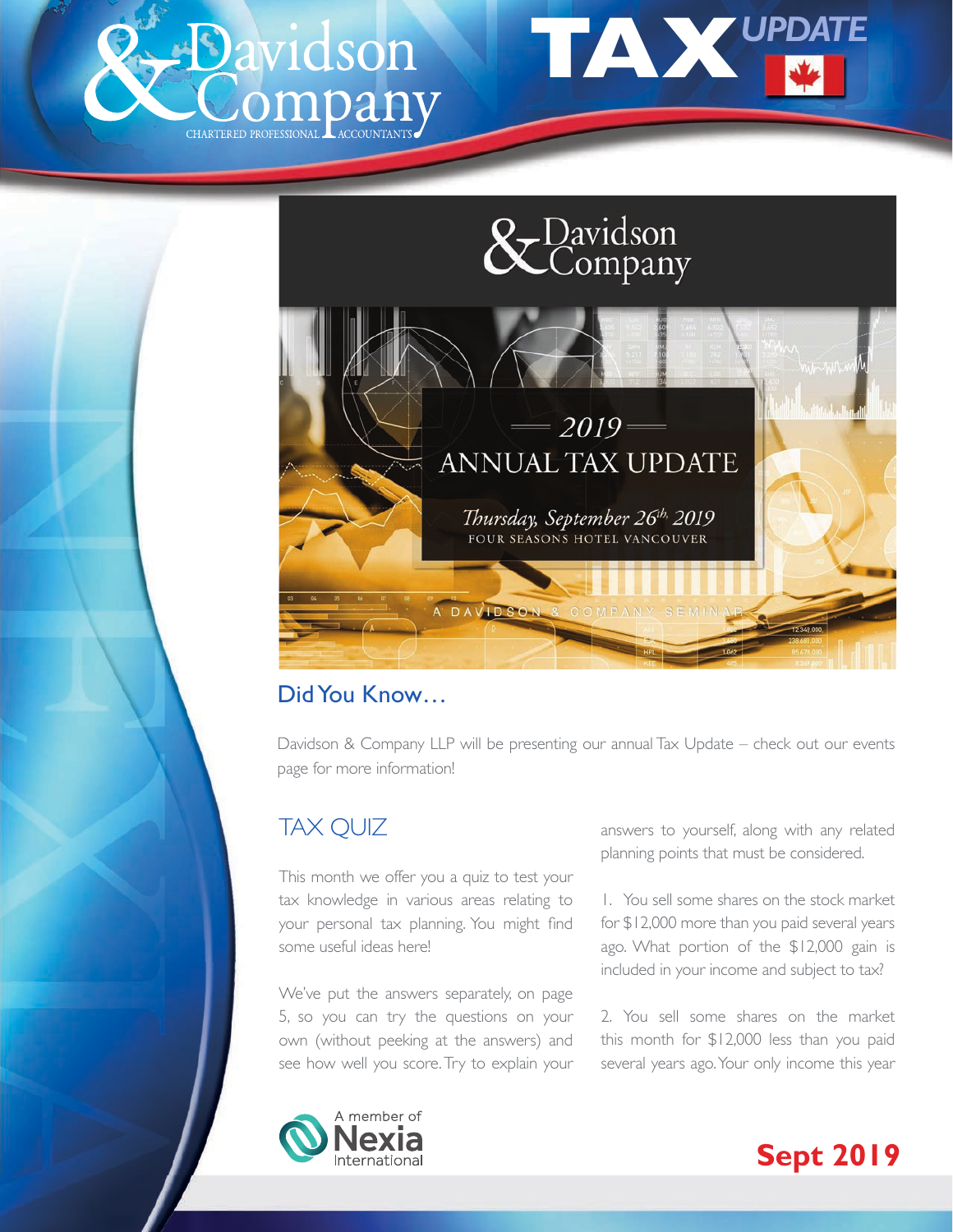| Bare Trust and Nominee Agreements  3 |  |
|--------------------------------------|--|
|                                      |  |

is \$65,000 of employment income. Can you deduct the capital loss?

3. You and your spouse both work full-time. You earn \$80,000 and your spouse earns \$40,000. You have a two-year-old child. You pay \$11,000 a year to a nanny who takes care of your child while you work. Can you deduct the child-care expenses?

4. You started working for the first time in 2018. Your employment income was \$50,000 in 2018, and will be \$60,000 for 2019. You are not a member of a pension plan and you haven't contributed to an RRSP before. How much can you contribute to an RRSP, to claim a deduction on your 2019 return? Until when can you make that contribution? And what happens if you don't make a contribution for 2019?

5. You are employed full-time as a social worker, but also live on, and operate, a small farm growing crops. This year your farm will have a \$40,000 loss, as it has for each of the past five years. Can you deduct this \$40,000 against your \$60,000 of employment income?

6. In addition to having \$60,000 of employment income, you receive US\$6,000 (C\$8,000) in dividends on U.S. stocks held in your Canadian brokerage account. Of this amount, 15% (US\$900) is withheld for U.S. tax, so you receive only the balance of US\$5,100 (C\$6,800). Do you have to report all the dividends and pay Canadian tax on the full C\$8,000, or can you report just the C\$6,800 you received?

7. You have been working in Canada in the computer field. You accept an offer to move to France to work on an 18-month project, during which your spouse and children will remain at home. You will be in France for all of 2020, and your income there will have French tax withheld at source. Will you have to report the income for Canadian tax purposes?

8. Your aunt gave you some shares in January 2019 as a wedding gift. These shares cost her \$5,000 (including commission) many years ago, and at the time of the gift they were worth \$20,000. You sell them now, in September 2019, for \$26,000. How much is added to your income for tax purposes from the gift and the sale combined?

9. You wish to donate \$5,000 to a charity. You can choose among three options:

(a) writing a cheque for \$5,000;

(b) donating a painting that you bought last year for \$3,000, and which an art appraiser has told you is now worth \$5,000;

(c) donating some shares in Apple that you own, which cost you \$3,000 a few years ago and are now worth \$5,000.

Which is the best and which is the worst option to choose, and why?

10. You have spent money this year on the following items for yourself and your spouse and children: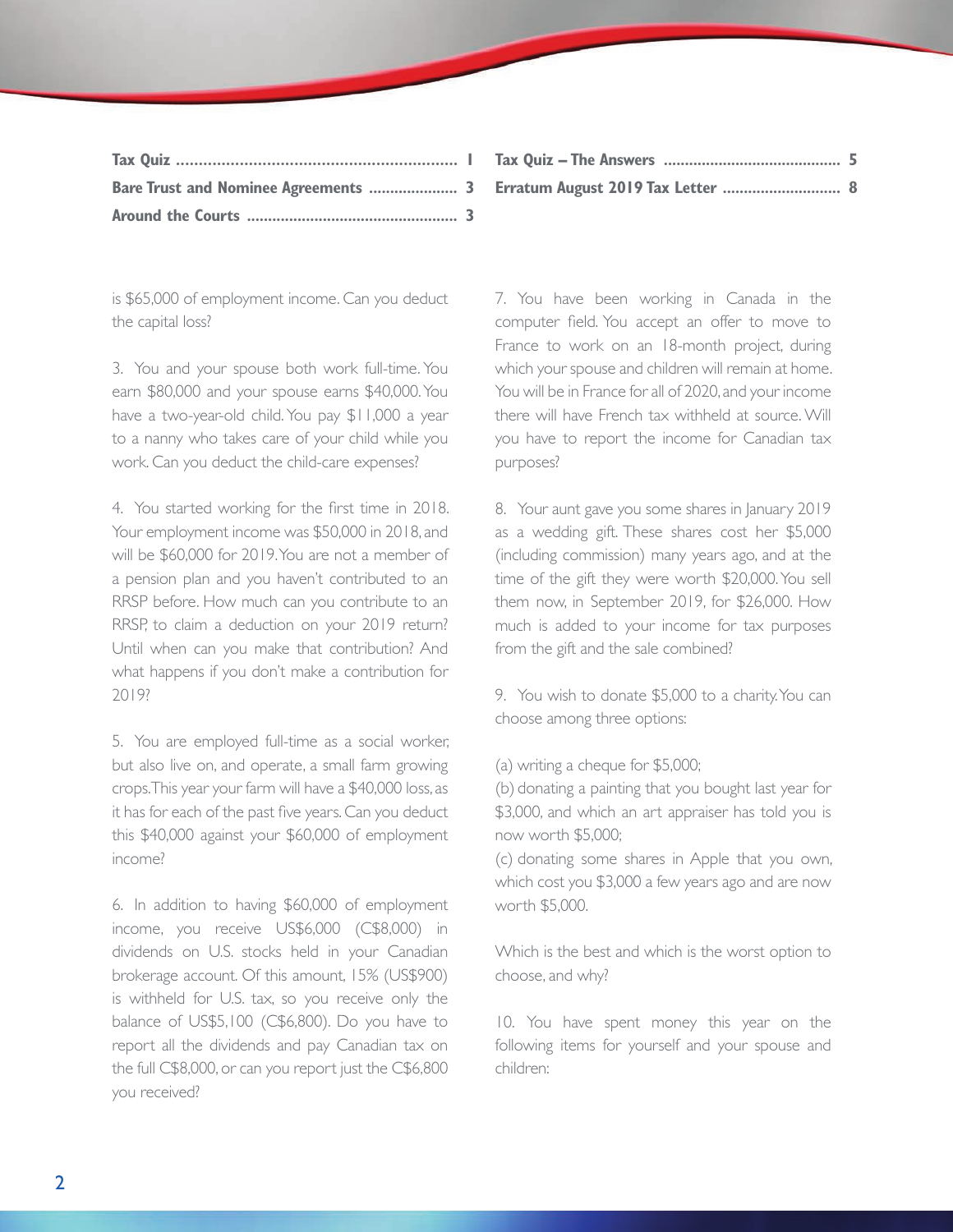(a) crutches due to a broken ankle; (b) Tylenol as prescribed by your physician; (c) vitamins as ordered by your physician; (d) medical marijuana as per a "medical document" you obtained under the Cannabis Regulations; (e) prescription sunglasses; (f) a travel health plan for your vacation in the U.S.; (g) a dental care plan; (h) a 30km taxi ride to the hospital when you broke your ankle; and

(i) tutoring for your son, who has a learning disability, as certified by your physician.

Which of these are expenses for which you should save the receipts and make a claim on your tax return, and what will the claim be worth?

### BARE TRUST AND NOMINEE **AGREEMENTS**

A "bare trust" is an interesting concept that can be useful for tax purposes. Unlike a real trust, a "bare trust" is one where person T (the bare trustee) holds legal title to property for person O (the owner), but does not have any discretion as to what to do with it. T must simply transfer or deal with the property as O directs, and has no independent powers or responsibilities. A bare trust arrangement can be set up with a simple one-page agreement specifying these conditions.

A bare trust is often used for holding real property. For example, a numbered company might be used as the registered owner of land, to hide the name of the real owner from public view. The term "nominee" is also used for a bare trustee. T may also be called the "agent" of O, again just acting on O's instructions. (Technically a bare trust and an agency are different legal concepts, but in practice they may be the same thing.)

In Quebec, where the Civil Code applies (unlike the common law in all other provinces and territories), a nominee may be called a "prête-nom" (literally, a "borrowed name"), and is subject to the rules in the Civil Code.

For tax purposes, a bare trustee or nominee is almost always ignored, and the real owner of the property (O) is considered to own it and deal with it. Thus, O's original transfer of legal title to T is ignored for tax purposes; and when T transfers the property to a purchaser, O is considered to have sold it and must pay the tax on any profit or gain.

(One exception to this rule is the GST new housing rebate. Based on the 2018 Cheema decision of the Federal Court of Appeal, if T co-purchases a new home with O, going onto the purchase agreement just to help O get financing for O's new home, then even if T is only a bare trustee, O cannot get the new housing rebate. See our September 2018 Tax Letter.)

Quebec introduced a very important rule in May 2019. Any nominee agreement must be disclosed to Revenu Québec within 90 days of signing if it was signed after May 16, 2019 (or by September 16, 2019 if it was signed before May 17, 2019 and the tax consequences continue after that date), with possible penalties for non-compliance.

#### AROUND THE COURTS

#### CRA controls its audit process, and the Courts won't intervene

It's been well established, in Court cases over many years (e.g., Main Rehabilitation Co., 2004 FCA 403), that if you're appealing an income tax (or GST/ HST) assessment, the only issue the Tax Court of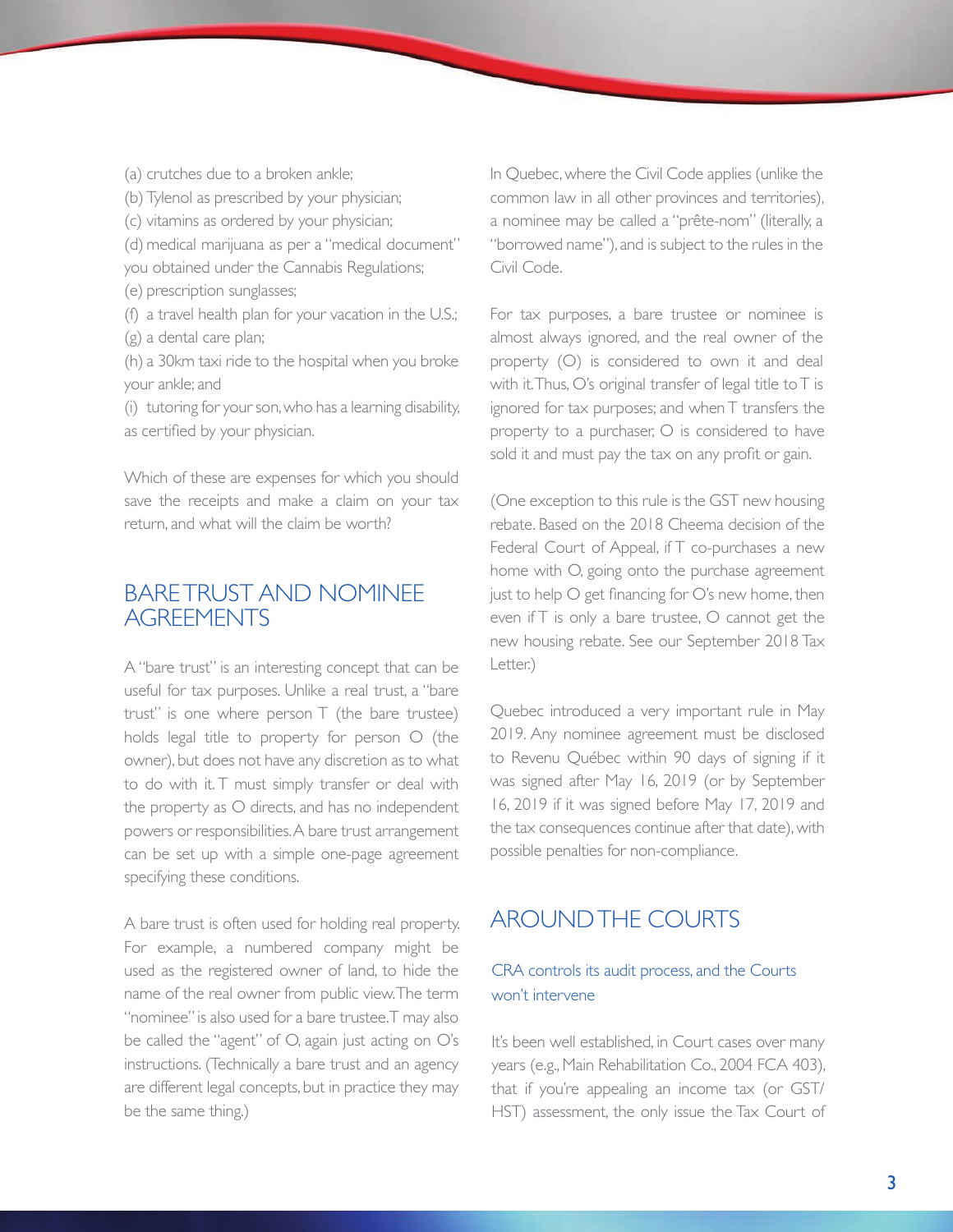Canada can address is whether the assessment is legal and correct. How the CRA behaved during the audit process doesn't matter. Even if the auditor acted unreasonably, once you've been assessed you have to show the Tax Court why the assessment is wrong, and the auditor's actions are irrelevant. (And if the assessment is for GST/HST or source deductions, CRA Collections will force you to pay the assessment even while you're appealing, long before you can get to the Tax Court.)

So what do you do if a CRA auditor is acting unreasonably — say, by proposing an assessment that is clearly wrong?

You can't go to the Tax Court during the audit. Unless there's an assessment to appeal, the Tax Court doesn't have any legal basis to consider your case.

You can approach the auditor's Team Leader or more senior management for help, but often they will support the auditor, unless you can show a clear violation of CRA policy or clearly wrong interpretation of the law (and sometimes even in those cases).

If you're still stuck, you can file a "Service Complaint" within the CRA.

If that still doesn't get you anywhere, you can ask the Taxpayer's Ombudsman for help, and the Ombudsman can make recommendations to the CRA. But those recommendations aren't binding, and it's the CRA's decision as to how it will audit, and whether or when it will reassess you.

So are there any other legal options?

Yes — in theory. The Federal Court has jurisdiction over the CRA. If the CRA has made a decision you disagree with (other than issuing an assessment that you can appeal to the Tax Court), you can apply to the Federal Court for "judicial review", and seek an order such as "mandamus" (Latin for "we order") or an injunction, to order the CRA what to do or not do.

The problem with this is that, as two recent cases show, the Federal Court in practice is very unlikely to intervene. The cases are Safe Workforce Inc. (2019 FC 645), and Ghazi (2019 FC 860).

In the first case, Safe Workforce (SW) was being audited by the CRA. The auditor issued a proposal letter, proposing to reassess. SW asked for all information in the auditor's file about SW (so it could better reply to the proposal), and while some information was disclosed, the CRA's response to further requests was that SW should file an Access to Information Act request. SW applied for disclosure, but the CRA's Access to Information department was slow in responding. After some months went by, the auditor indicated he would "close the file" and issue the assessment. SW complained to the auditor's superiors, and the Assistant Director Audit of that CRA office confirmed that the auditor could go ahead and issue the assessment.

SW then brought an application in Federal Court for judicial review, seeking an injunction to stop the CRA from issuing the assessment until the Access to Information disclosure had been provided, so that SW could make further submissions. Seems reasonable?

The government brought a motion to strike out the judicial-review application on the basis it could not possibly succeed. SW countered with a motion seeking an interim injunction to prevent the assessment from being issued until the judicialreview application had been heard.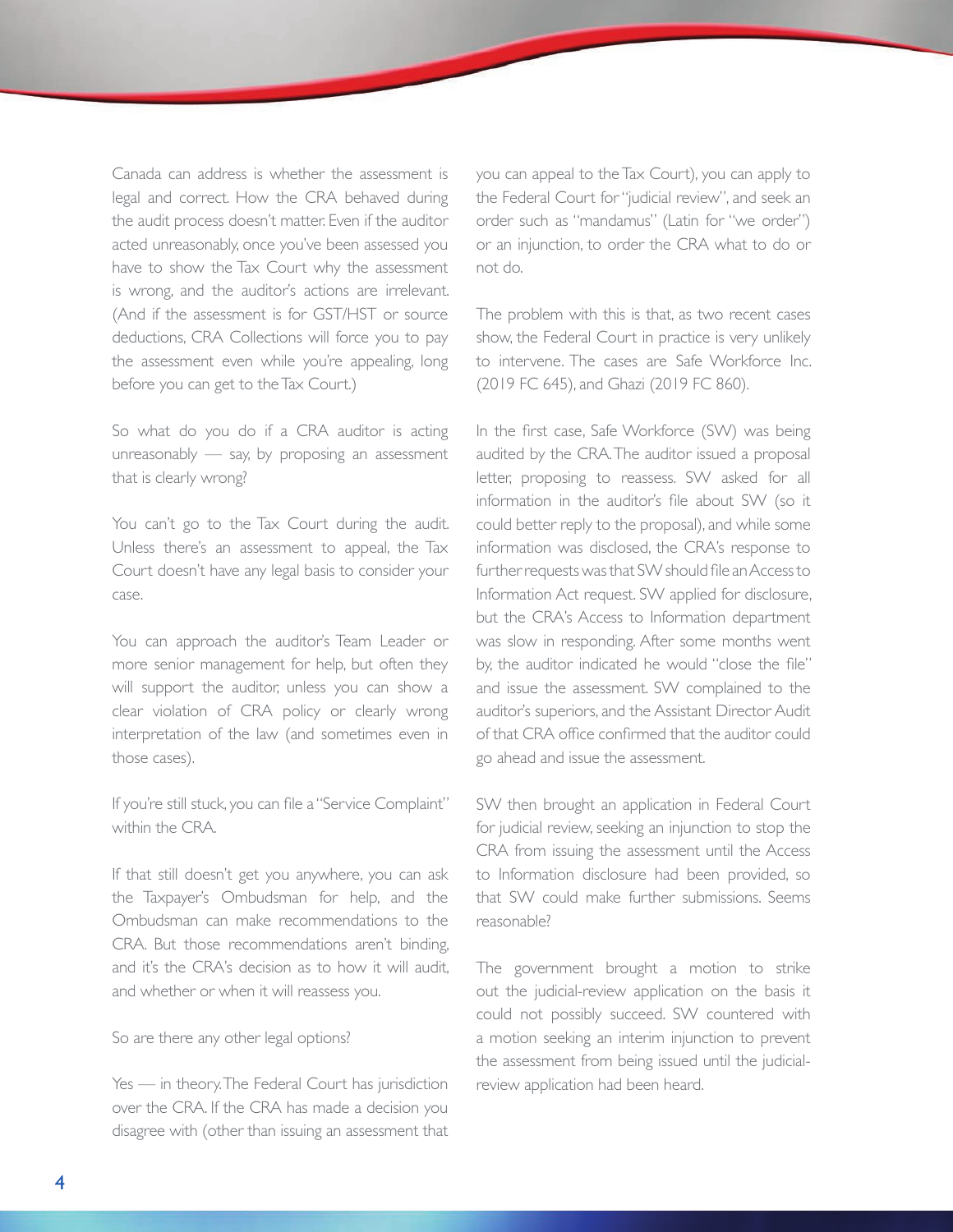The Federal Court dismissed both motions. The Court ruled that it was premature to dismiss the application, because it could conceivably succeed. But the Court also declined to issue an interlocutory injunction, as there was no indication that SW would suffer "irreparable harm" by having the assessment issued, since it could appeal to the Tax Court.

Thus, in effect, SW lost its case because the CRA can now proceed to issue the assessment. As the judge wrote, "there is no statutory or common law obligation to allow the Applicant to participate in the audit process". In other words, an auditor's proposal letter is an administrative courtesy with no legal status, and doesn't give you a legal right to stop the assessment from being issued.

Ghazi was a somewhat similar case. Ghazi was being audited by the CRA, which proposed to assess him for HST not collected on the sale of two real estate properties. His lawyer asked the auditor for the facts that the auditor was assuming to support the proposed assessment and penalties.

Ghazi sought to have the Assistant Director Audit of that CRA office change auditors, and move the file to a new audit team. When she refused, Ghazi applied to the Federal Court for judicial review. He sought an order requiring the CRA to take the auditor and team leader off the audit.

The Federal struck out Ghazi's application for judicial review without a hearing, as it had no legal chance of success. Any complaints Ghazi had about the audit team's conduct could be addressed by the CRA Ombudsman. Ghazi's real objective was to stop the assessment being issued, which was not something the Federal Court would do. Ghazi had an adequate remedy of appealing the assessment to the Tax Court of Canada.

As one can see from these two cases, in practice one cannot get any help from the Courts in trying to stop an audit assessment. If you have no luck with CRA management or the Ombudsman, the assessment will be issued, and all you can do is appeal to the Tax Court. And if the assessment is for GST/HST or source deductions, you'll be forced to pay even while you're appealing.

# TAX QUIZ — THE ANSWERS

Here are the answers to the quiz on page 1.

1. One-half of a capital gain is taxable. That is, half of the gain is your "taxable capital gain", which is included in income for tax purposes. Unless you do so much trading that you're considered to be carrying on a business of stock trading, the \$12,000 gain is a capital gain, and \$6,000 will be included in your income and taxable.

However, all commissions you originally paid to buy the stock, as well as those you pay to sell the stock, are deducted when you calculate the gain. So if you paid \$200 commission when buying the stock and \$400 when selling it, your capital gain is actually \$11,400, and the amount to be included in your income for tax purposes will be \$5,700.

2. No. You have an allowable capital loss of \$6,000 (one-half of the capital loss), or perhaps something like \$5,700 if you paid commissions on the purchase and sale as in #1 above. However, you cannot use an allowable capital loss against employment income, or against any other income other than taxable capital gains.

If you had taxable capital gains in any of the previous three years, you can carry back your allowable capital loss and use it against those gains. If not, you can carry forward your allowable capital loss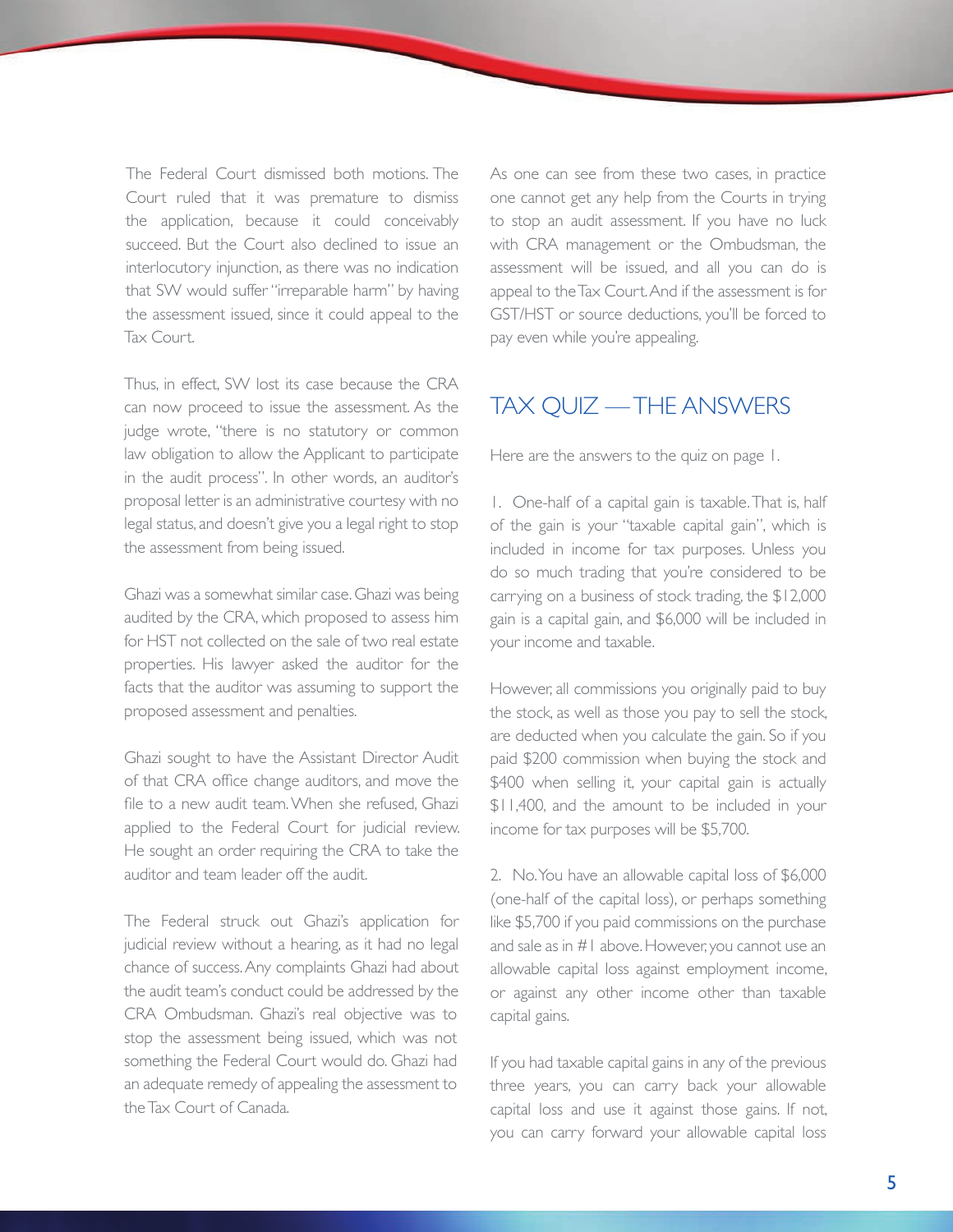indefinitely, and apply it in any future year, but only against taxable capital gains.

3. No, but your spouse can deduct \$8,000. Only the lower-income spouse can deduct child care expenses, and only to a limit of \$8,000 per child you have under age 7 at year-end (\$5,000 for each child aged 7-15 at year-end; \$11,000 per severely disabled child), and only up to 2/3 of the lowerincome spouse's "earned income" (generally, income from employment or business). You yourself cannot deduct the expenses, because you earn more than your spouse.

Note that if you also had a 14-year old child needing no child care, your spouse would be able to deduct the full \$11,000 paid to the nanny even though the nanny is caring only for the baby. The limits of \$8,000, \$5,000 and \$11,000 per child apply based on the number of children you have, not based on which child is being cared for by the person(s) you are paying.

4. You can contribute \$9,000 for 2019. That's 18% of your 2018 "earned income" (if your 2018 earned income exceeded \$147,222, the 2019 maximum limit of \$26,500 would apply). You should find the contribution limit printed on your 2018 Notice of Assessment, which you should have received in spring 2019 after filing your 2018 return.

Note that if you are a member of a pension plan, this contribution limit is reduced by your "Pension Adjustment", which is an amount that reflects the future value of your pension based on your employer's current contributions. This appears on the 2018 T4 you received from your employer, and is also printed on your Notice of Assessment and available online from your CRA "My Account".

Your contribution deadline for deducting an RRSP contribution is 60 days after the end of the year. But if you guessed March 1, 2020, then you're not quite right. Since 2020 is a leap year, the 60th day is February 29, not March 1. But if you guessed February 29, you're still not right. Since February 29, 2020 is a Saturday, the deadline is extended to the next business day, Monday, March 2, 2020.

If you do not contribute for 2019, your contribution room accumulates, and you can contribute (and deduct) the \$9,000 in any later year, in addition to your contribution room for that year. So, for example, your \$60,000 of employment income in 2019 creates a further \$10,800 of contribution room for 2020 (18% of \$60,000); and in 2020 (or by March 1, 2021) you can contribute and deduct up to \$19,800 — the unused \$9,000 plus the new \$10,800.

5. No. You will be allowed to deduct only \$17,500, or more likely nothing at all. If the farm is not operated in a commercial manner, then the CRA will take the position that the farm is just a hobby and not a real "business" (especially since the ongoing losses suggest you are not really trying to make a profit), and no deduction will be allowed.

Even if the farm does qualify as a "business", the deduction is limited to \$2,500 plus half of the next \$30,000, total \$17,500, as a "restricted farm loss", unless you can show that farming, or farming plus your other job, is your "chief source of income". Since you have a full-time job unrelated to farming, it is very unlikely you will be able to show this unless the farm generates significant revenues. Many such cases have gone to the Tax Court of Canada, and the taxpayer usually loses (though not always).

6. You must report the full \$8,000 on your Canadian return and pay tax on it. However, you can claim a "foreign tax credit" for the U.S. tax. The foreign tax credit rules are complex, but most likely you can recover the full C\$1,200 of U.S. tax as a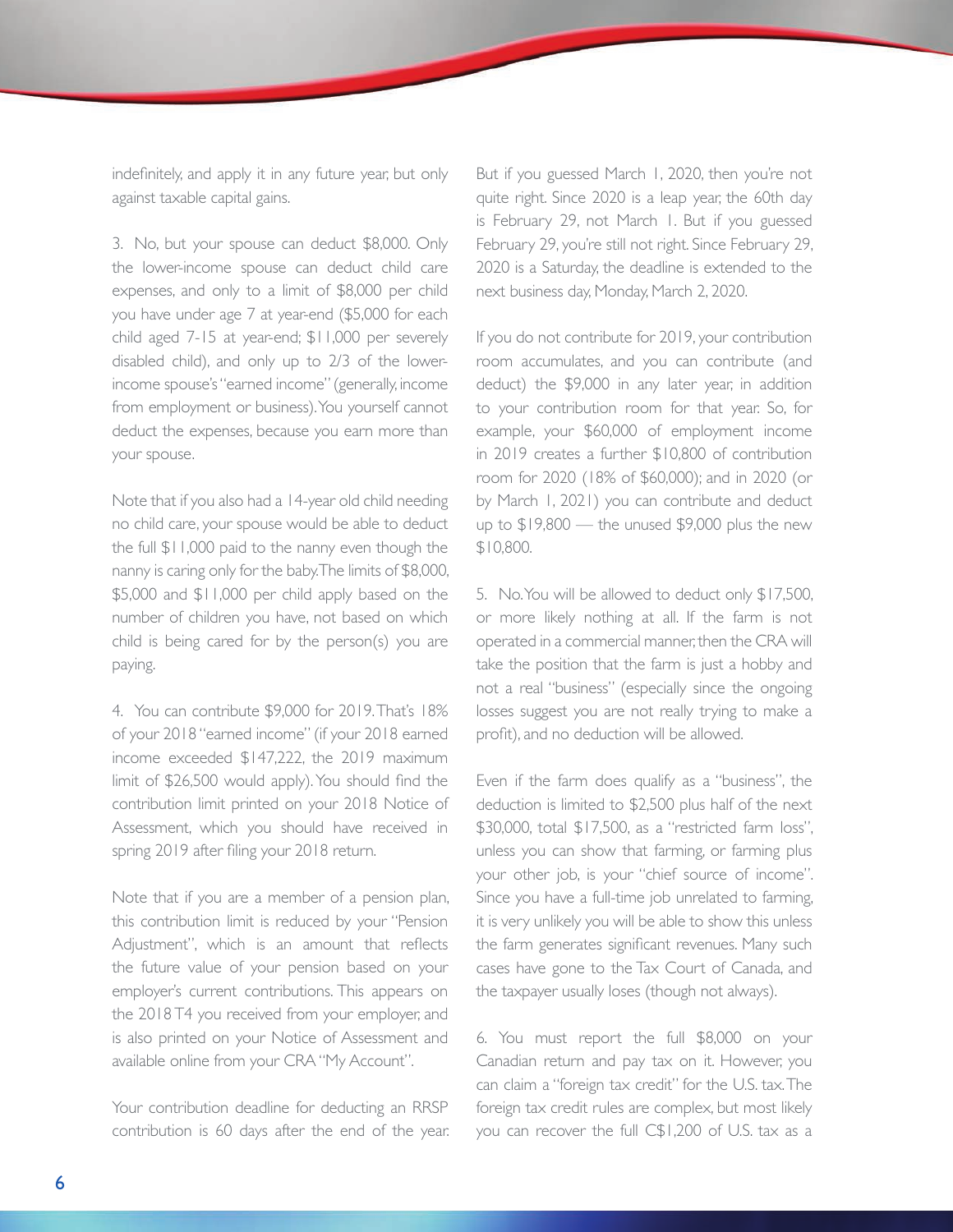credit on your Canadian return, since your Canadian tax on the \$8,000 will be higher than \$1,200.

7. Yes. On these facts, you will remain "resident in Canada" for Canadian tax purposes while you are in France. (The Canada-France tax treaty, like all of Canada's 92 tax treaties, has rules to determine which of the two countries you will be considered a resident of, for tax purposes.) As a Canadian resident, you must file and pay tax on your worldwide income from all sources. However, you will be able to claim a Canadian foreign tax credit to reduce the "double taxation" effect of being taxed by both countries. (Before 2016, you might also have been able to claim the "Overseas Employment Tax Credit" to reduce your Canadian tax, but that no longer exists.)

8. You will add \$3,000 to your income for tax purposes. You do not pay any tax on the gift. (Your aunt, however, will have a \$15,000 capital gain, and thus a \$7,500 taxable capital gain included in her income, from making the gift to you. When she makes the gift, she is deemed to have sold the shares at their current fair market value.)

When you sell the shares, you have a capital gain. The "cost base" of the shares to you for tax purposes is their value on the date you received them as a gift, of \$20,000. So you have sold shares with a cost base of \$20,000 for \$26,000. This gives you a \$6,000 capital gain, and half of that, or \$3,000, is included in your income for tax purposes as the "taxable capital gain". Of course, if you pay commission on selling the shares, that is deducted from the capital gain (as in #1 above) before you calculate the taxable capital gain.

9. Option (c) is the best, and option (b) is the worst.

Option (c) is the best because you effectively get to realize the capital gain on the Apple shares without paying any tax on it. Normally, if you give a gift of property, you are deemed to have sold the property at fair market value (as applied to your aunt in #8 above). But if you donate publicly-traded shares to a charity — including shares listed on most foreign exchanges — you do not have to recognize the capital gain. You get the donation credit for the full \$5,000 value you have donated (likely worth about \$2,500, depending on the province), without paying tax on the capital gain.

Option (a) is second-best. You get the donation credit for \$5,000, but you still have the accrued capital gain on the Apple shares, and one day you will need to pay tax on it (or your estate will, if you pass away without ever selling or giving away those shares).

Option (b) is the worst option. Because you have owned the art for less than three years, its value for purposes of the charitable donation credit cannot exceed your cost (Income Tax Act subsection 248(35)). So you will get the donation credit for only \$3,000 instead of \$5,000, and the credit will be worth only about \$1,500.

10. You can claim the medical expense credit for items (a), (d), (e), (f), (g) and (i). Crutches are an allowable expense. Marijuana is allowable, if you have a "medical document" for medical use of cannabis. Prescription glasses are allowable, even if they are sunglasses. Private health care plans, including travel plans and dental plans, qualify as well. And tutoring services for a person with a learning disability, where the need is certified by a medical practitioner, also qualify.

You cannot claim any amount for items (b), (c) and (h). Over-the-counter Tylenol and vitamins do not qualify even if prescribed or ordered by your doctor; drugs qualify only if they cannot legally be obtained without a prescription from a physician